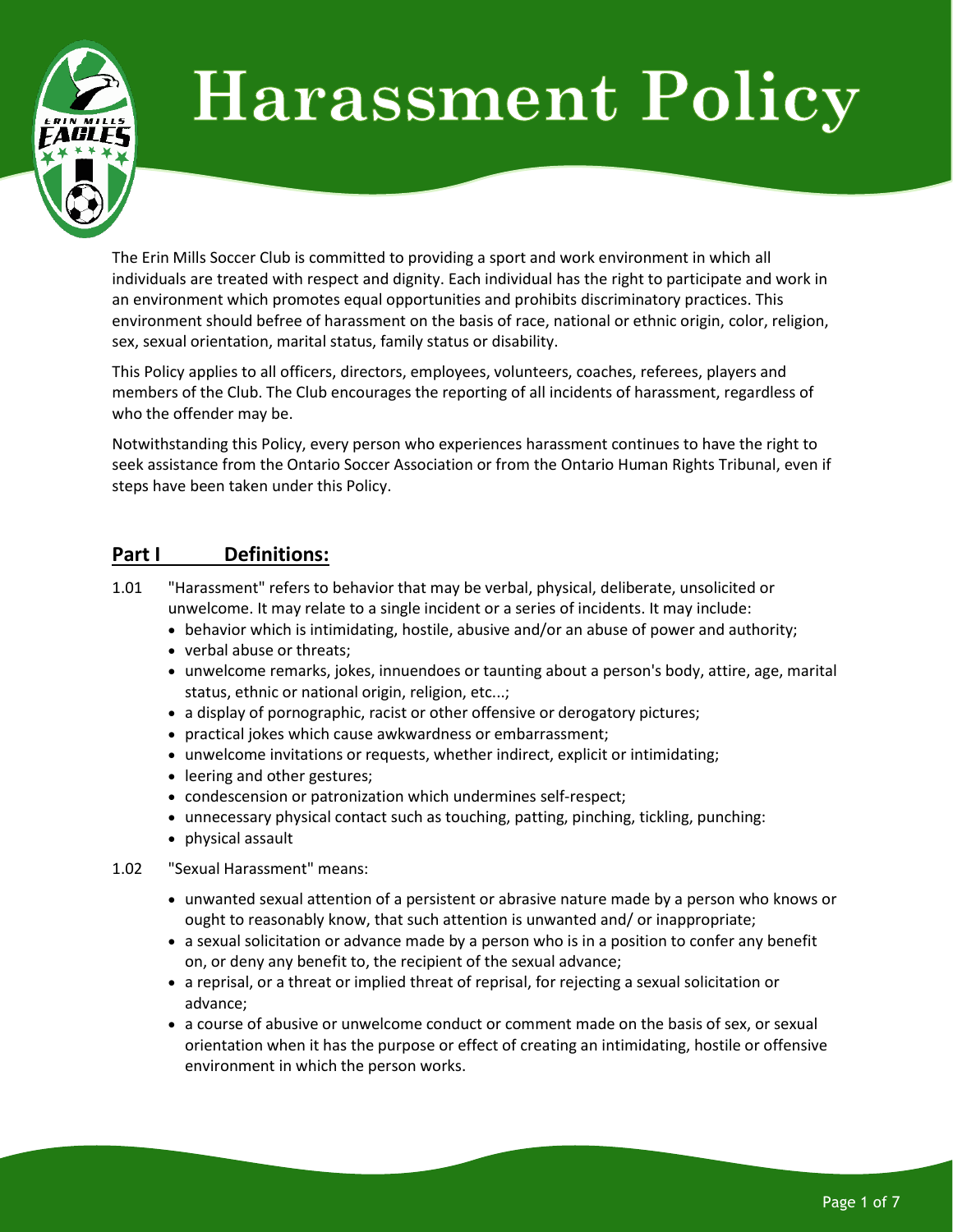- 1.03 "Child Abuse" (under 18 yrs old) includes:
	- neglect which endangers a child's welfare by failing to provide for physical, emotional or medical needs;
	- physical abuse which causes intentional non-accidental injury to a child;
	- emotional abuse which is the damaging by whatever means of a child's self-image by an adult responsible for the child's nurturing or learning. It results in a decrease in the child's feeling of personal worth and thus his or her ability to love, trust and feel at one with the human race;
	- sexual abuse, which includes any manual, oral, or genital sexual contact or the use of an object for sexual touching or penetration or any other explicitly sexual behavior that an adult imposes on a child by exploiting the child's vulnerability and powerlessness.

## **NOTE: Any allegation or suspicion of sexual abuse MUST be reported to the appropriate Child and Family Services and/ or agencies and the police.**

## **Part II Responsibility:**

- 2.01 The Board of Directors are responsible for ensuring implementing this Policy by:
	- discouraging and preventing harassment within the Club;
	- ensuring formal complaints of harassment are investigated in a sensitive, responsible, timely and confidential manner;
	- providing advice to persons who experience harassment;
	- using the Club's best efforts to support and assist any employee or member of the Club who experiences harassment by someone who is not an employee or member of the Club;
	- making all members, volunteers and employees of the Club aware of this policy and procedures contained herein;
	- informing complainants and respondents of the procedures contained in this Policy;
	- regularly reviewing the terms of this Policy to ensure that they adequately meet the Club's legal obligations and public policy objectives;
	- appointing a harassment officer and providing the training and resources they need to fulfill their responsibilities under this Policy; and
	- imposing appropriate disciplinary or corrective measures when a complaint of harassment has been substantiated, regardless of the position of the person or authority of the offender;
- 2.02 Every member of the Erin Mills Soccer Club has a responsibility to play a part in ensuring that the club's environment is free from harassment. This means not engaging in, allowing, condoning, or ignoring behavior contrary to this Policy. In addition, any member of the Club who believes that anyone else has experienced or is experiencing harassment is encouraged to notify the Club's Harassment Officer or the Board of Directors of the situation.
- 2.03 If any Officer or Director of the Club is involved directly or indirectly in any complaint under this Policy, the Board of Directors shall appoint an independent party for the purpose of dealing with the complaint.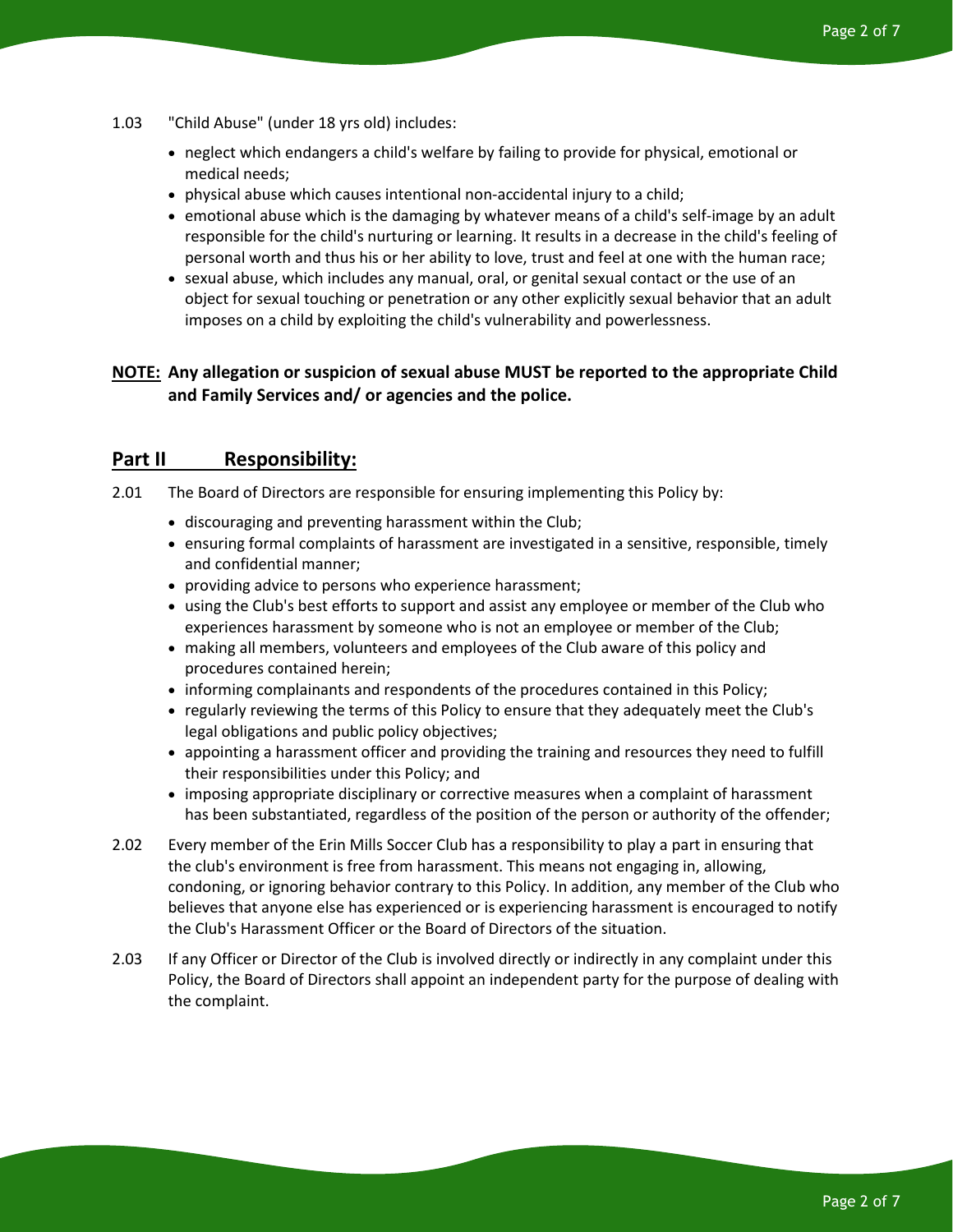## **Part III General Provisions:**

3.01 **Team Official/ Player Sexual Relations:** The Club takes the view that intimate sexual relationships between team officials and adult players, while not against the law, can have harmful effects on the individual player involved, or on other players or team officials and on the Club's public image. The Club takes the position that such relationships are unacceptable. Should a sexual relationship develop between a player and a team official, the Club will investigate and determine if harmful effects exist, and may act which could include reassignment to another team, dismissal as a coach or employee, suspension of member privileges and/ or reprimand.

#### **Confidentiality:**

- 3.02 The Erin Mills Soccer Club understands that it can be extremely difficult to come forward with a complaint of harassment and that it can be devastating to be wrongly accused of harassment. The Club recognizes the interests of both the complainant and the respondent in deeming the matter to be treated in a confidential manner.
- 3.03 The Club will not disclose to any third parties, the name of the complainant/ victim or the respondent/ harasser, or the circumstances giving rise to the complaint unless such disclosure is consented to by the affected party, or such disclosure is necessary to investigate the allegations, or engage in any disciplinary or remedial process.
- 3.04 If the complainant/ victim refuses to consent to the use of personal information by the Harassment Officer for the purpose of investigating or taking disciplinary action, then the complaint shall be deemed to have been rescinded.

#### **Harassment Officer:**

- 3.05 The Board of Directors shall appoint an employee or member of the Club to serve as the Club's Harassment Officer under this Policy.
- 3.06 The role of the Harassment Officer is to serve in a neutral, unbiased capacity to receive and investigate complaints, assist in the formal or informal resolution of complaints. In carrying out their duties under this Policy, the Harassment Officer shall be directly responsible to the Board of Directors.
- 3.07 The Club shall ensure that the Harassment Officer receives appropriate training and support for carrying out their responsibilities under this Policy.
- 3.08 **Harassment of an Employee or Volunteers:** Where a person believes that an employee or volunteer has experienced or is experiencing harassment and reports this belief to the Harassment Officer, the Harassment Officer shall meet with the affected party, assess whether harassment has occurred and follow the resolution options described in this Policy.

#### **Part IV Complaint Procedure:**

- 4.01 A person who experiences harassment is encouraged to make it known to the harasser that the behavior is unwelcome, offensive and contrary to this Policy.
- 4.02 If confronting the harasser is not possible, or if after confronting the harasser the harassment continues, the complainant/ victim should seek the advice of the Harassment Officer.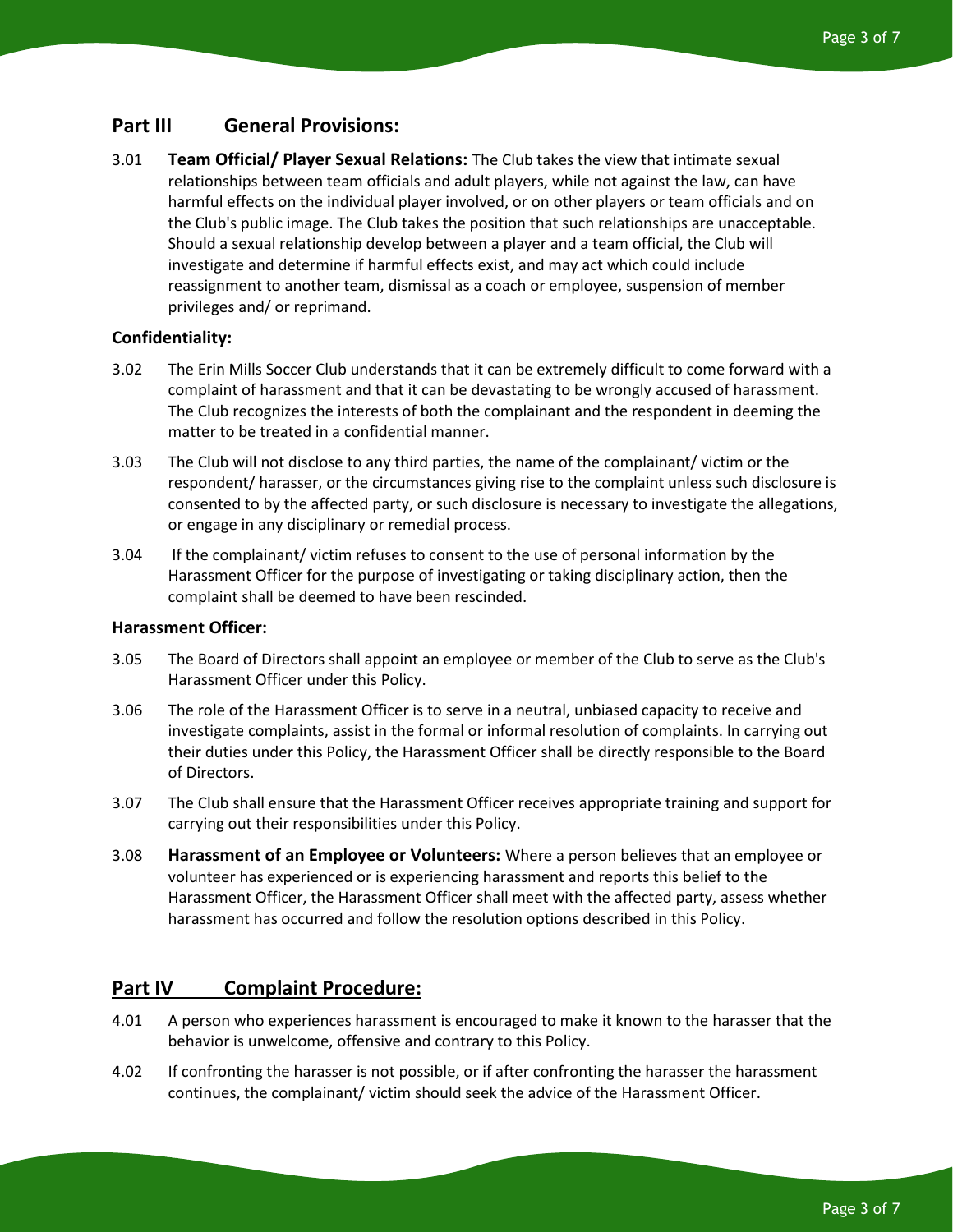- 4.03 If any of the affected parties (complainant/ victim, respondent/ harasser) are young persons who are less than 18 years old, then they must be represented at all times by an adviser as per OSA Discipline Policy 9.0. If the victim is a youth, then their parent or legal guardian may file a complaint pursuant to this Policy.
- 4.04 The Harassment Officer shall inform the complainant/ victim or their adviser of:
	- the options for pursuing an informal resolution of the complaint, including voluntary mediation;
	- the right to lay a formal written complaint under this Policy when an informal resolution is inappropriate or not feasible;
	- the confidentiality provisions of this Policy;
	- the right to be represented by an adviser of their choice at any stage of the complaint process;
	- the right to withdraw from any further action in connection with the complaint at any stage of the process (even though the Club may continue to investigate the complaint; and
	- other avenues of recourse, including the right to file a complaint with the Ontario Soccer Association, the Ontario Human Rights Tribunal, or, where appropriate, to contact the police and have them lay a formal charge under the Criminal Code.
- 4.05 After the complainant/ victim has been advised of their rights and options, and provided satisfactory evidence of the harassment to the Harassment Officer, they must advise the Harassment Officer how they wish to proceed based on the following options:
	- i. The complainant/ victim decides not to pursue any remedial action;
	- ii. The complainant/victim chooses to pursue an informal resolution of the complaint;
	- iii. The complainant/ victim decides to lay a formal written complaint to be investigated and resolved by the Club; or
	- iv. The Complainant/ victim chooses to pursue other remedial options such as:
		- filing a complaint with the OSA pursuant to their Harassment Policy
		- filing a claim with the Ontario Human Rights Tribunal;
		- filing a police report.

### **Part V The Investigation:**

- 5.01 If the complainant/ victim chooses to resolve the matter through the Club, they MUST:
	- a) provide the Harassment Officer with evidence of the harassment;
	- b) provide any other relevant information and full and complete particulars regarding the allegations, as may be requested (specifically indicating who, what, where, when, how often, and who witnessed the incident(s)); and
	- c) consent to the use of the evidence and personal information by the Harassment Officer so that they can conduct a proper investigation, which will include speaking with the respondent/ harasser and with other persons who witnessed the incident(s), as well as Club Staff and/ or Club Officials.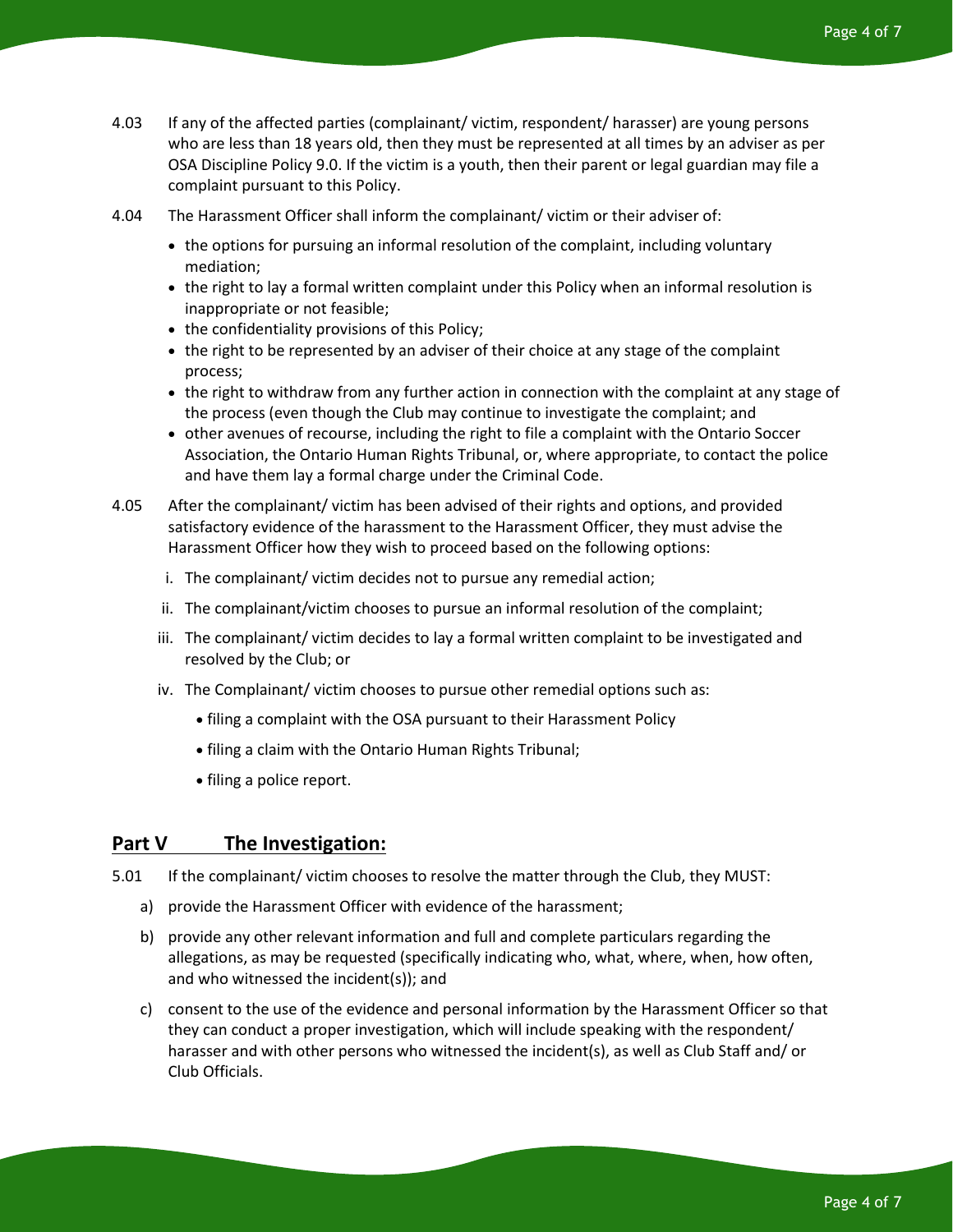- 5.02 Once this has occurred, the Harassment Officer must conduct an investigate to determine if the allegations are valid and what remedial, correctional or disciplinary action is appropriate.
- 5.03 This investigation may be conducted by:
	- interviewing the complainant/victim, any witnesses and the respondent(s)/ harasser(s), either in person or by telephone;
	- reviewing any documents provided by the complainant/ victim, witnesses, the respondent(s)/ harasser(s), and/ or any evidence contained in the books and records of the Club or the OSA; and
	- by any other means or methods that are determined to be necessary or appropriate by the Harassment Officer, acting in good faith towards all affected parties.
- 5.04 If any of the affected parties are a young person (complainant/victim, respondent/ harasser), then, depending on the age of the young person, the Harassment Officer may interview them, directly or ask them to describe the events, orally or in writing, in their own words, with or without visual aids.
- 5.05 The respondent/ harasser MUST be advised of their rights in the process, which include:
	- their right to have an adviser;
	- their right to provide any evidence in their possession or control that is relevant to the complaint;
	- their right to be advised of and respond to the allegations against them;
	- their right to confidentiality, subject to any disclosure in the course of the investigation or any possible disciplinary process that may result; and
	- their option to resolve the complaint informally, if this option has been accepted by the complainant
- 5.06 The respondent MUST also be advised of their obligations as follows:
	- to cooperate with the investigation and provide evidence or information (oral or written) concerning the allegations;
	- that they may not retaliate in any manner against the complainant/ victim; and
	- that they are not entitled to view or receive a copy of the complaint, unless disciplinary proceedings are commenced and that they are only entitled to know the contents of the complaint
- 5.07 Factors to be considered in the investigation of the harassment complaint include:
	- the evidence (oral and written) that has been provided by the complainant/ victim or by the respondent/ harasser or any witnesses;
	- any evidence contained in the books and records of the Club or the OSA;
	- any circumstances that relate to the participation of the complainant/ victim with the respondent/ harasser, the Club, its programs and its officers, directors or employees;
	- the history and relationships between any of the affected parties; or
	- any financial dealings between any of the affected parties.
- 5.08 Allegations of harassment may be substantiated, in certain cases, based on verbal interactions between the parties, or conduct related to training or playing time, player selection, and/ or positional play.
- 5.09 Despite the foregoing, the Club recognizes that in performing their role, Coaches are required and expected to provide both positive and negative feedback to players and/ or parents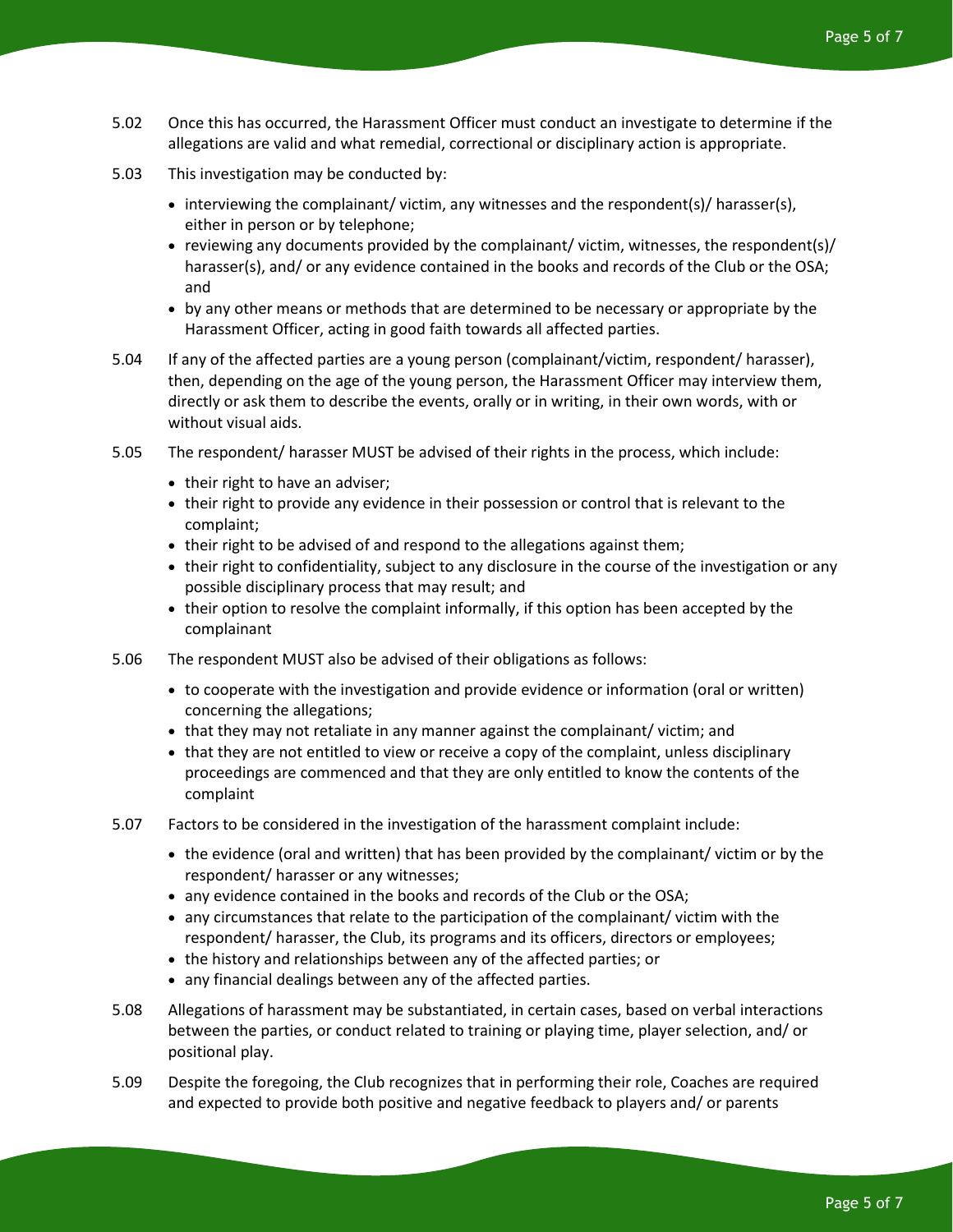regarding performance issues. Such feedback would only qualify as harassment, if it was provided in bad faith, if the method of communication or the forum where this occurred was embarrassing or demeaning, or if the feedback was patently false and unfounded as determined on an objective basis.

- 5.10 The Club further recognizes that playing time, positional play and player selection must be determined by Coaches based on a variety of factors, that include but are not limited to:
	- the technical skills and abilities of a player;
	- the tactical knowledge and awareness of a player;
	- the physical fitness of a player;
	- the social and mental aspect of a player;
	- the player's first touch and positioning on and off the ball;
	- the technical and tactical needs of the team in any given game situation;
	- attendance at practices and training sessions;
	- whether the player is motivated, committed and coachable;
	- the player's awareness, ability and willingness to execute the team's tactical strategy and formation at any given time in a game;
	- the player's attitude and mental preparedness towards the game, their teammates, coaches, game officials and opponents at any given time; and
	- how the affected player compares to other players on the team or competing for a roster position in terms of the foregoing factors.
- 5.11 Issues related to playing time, positional play and player selection are not generally reviewable by the Club, unless it can be clearly determined that such decisions are being made in bad faith, or reflect a form of harassment, punishment or retaliation that is not warranted on an objective basis.
- 5.12 The Club further recognizes that allegations of harassment often occur, if a player is not selected as a player on a team roster; is cut by the team; or is not selected to participate in a specific club program or event, or if there are disputes with respect to the team budget, the training program, or financial issues. Alternatively, allegations of harassment may be made if there is a conflict between a team official/ volunteer and an employee or club official.
- 5.13 If any of the foregoing circumstances apply, these factors should be considered by the Harassment Officer together with any and all other relevant evidence in determining the findings of their investigation.

#### **Disciplinary Action:**

- 5.14 Once the Harassment Officer has objectively determined if the harassment complaint is valid, they must then decide what remedial, corrective or disciplinary action is appropriate based on the findings of their investigation.
- 5.15 Appropriate resolutions of harassment complaints may include, but are not limited to, the following:
	- voluntary mediation of the dispute between the affected parties;
	- an apology from the respondent/ harasser (oral, written, private or public);
	- a verbal or written reprimand by a Club Official or the Board of Directors;
	- mandatory remedial training;
	- a suspension of membership privileges and participation;
	- a reassignment of duties;